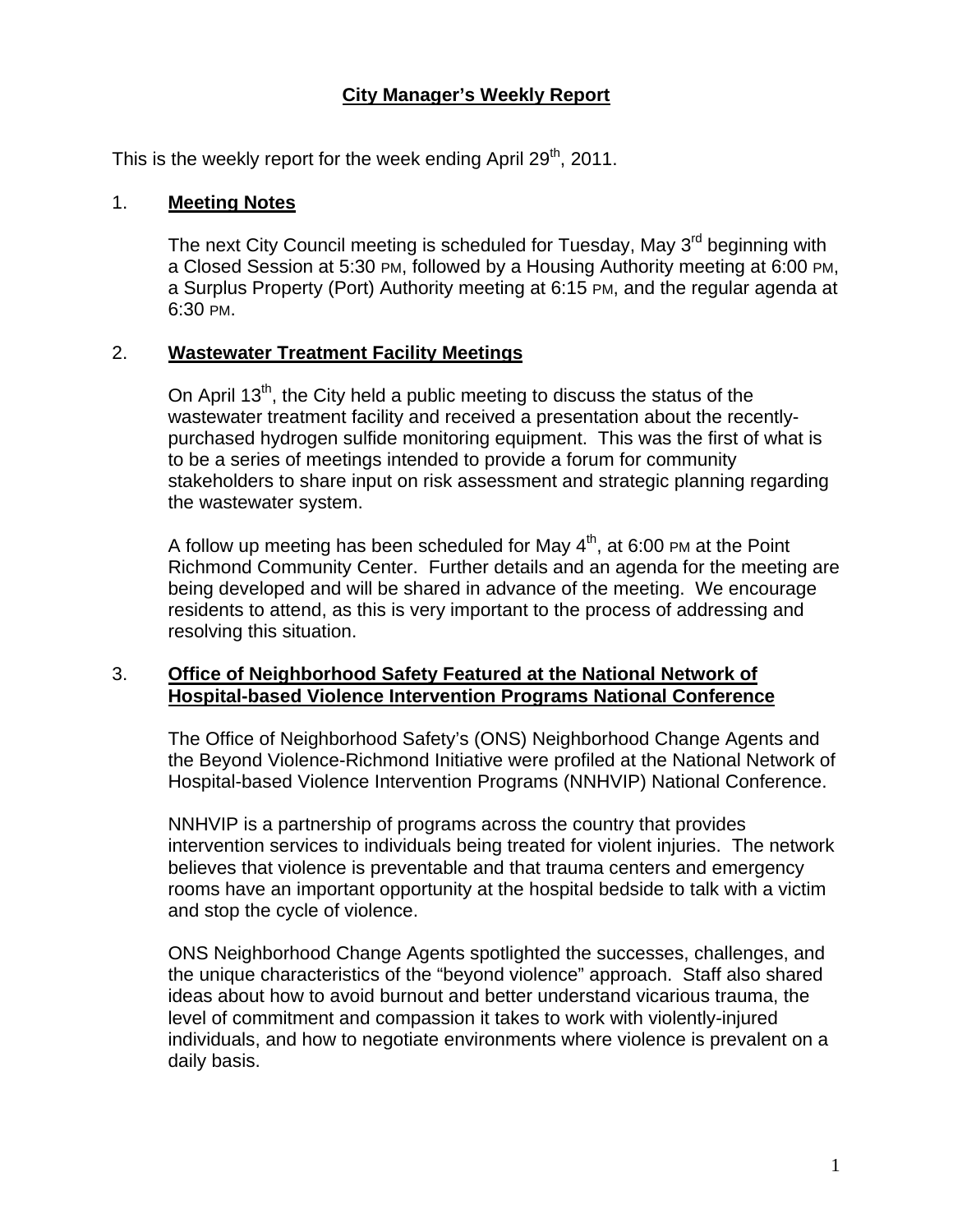### 4. **Developing a California Reentry Council Network**

The Office of Neighborhood Safety participated in a discussion hosted by the Institute for Local Government and the Rosenberg Foundation on "Developing a California Reentry Council Network."

This meeting brought together currently operating reentry networks from various cities and counties from around the state with the purpose of considering the development of a statewide network/council of reentry councils, roundtables, and committees.

The participants identified common issues and opportunities, both locally and statewide; got to know and learn from other communities doing similar collaborative work in reentry; and, set forth a framework for the purpose and key activities for such a statewide network.

#### 5. **San Pablo Avenue Sanitary Sewer Main Rehabilitation Project**

Final paving of the trenching on San Pablo Avenue was scheduled for today, Friday, April 29<sup>th</sup>, between the hours of 7:00 AM and 3:00 PM, with traffic delays expected in the area. The affected area was San Pablo Avenue from Barrett Avenue north, to the on-ramp to Interstate 80. Unfortunately, Caltrans requirements necessitated that this work take place during daylight hours. Traffic loops will be repaired in the affected intersections during the week of May  $2^{nd}$ , followed by re-striping of the roadway. This will complete the work on San Pablo Avenue and traffic signal timing will return to normal operation.

## 6. **Public Works Updates**

Facilities: The painters continued painting the exterior and interior of the Disabled Person's Recreation Center (DPRC). The stationary engineers are conducting major HVAC system maintenance. The department is also soliciting bids to replace the Shields Reid Community Center's main entrance doors.

Parks and Landscaping: Crews will continue working in preparation of the Martin Luther King Jr. Park Grand Opening; finish weeding the Greenway from Harbour Way to 23<sup>rd</sup> Street; finish the putting green at Nicholl Park; continue weed abatement along the Richmond Parkway, Country Club Vista, and Bay Vista Park; and landscape improvements on Shane Drive between Hilltop Drive and Hilltop Circle.

Crews have been cleaning the Richmond Bay Trail to support the Saturday, April  $30<sup>th</sup>$ , Richmond Bay Trail landfill biking event.

Several trees will be trimmed on Potrero Avenue, 18<sup>th</sup> Street, and 20<sup>th</sup> Street.

Streets: Crews have been working in preparation of the upcoming City of Richmond's Cinco de Mayo celebration. The following week, crews will be paving Virginia Avenue from 12<sup>th</sup> Street to Marina Way, and 13<sup>th</sup> Street north of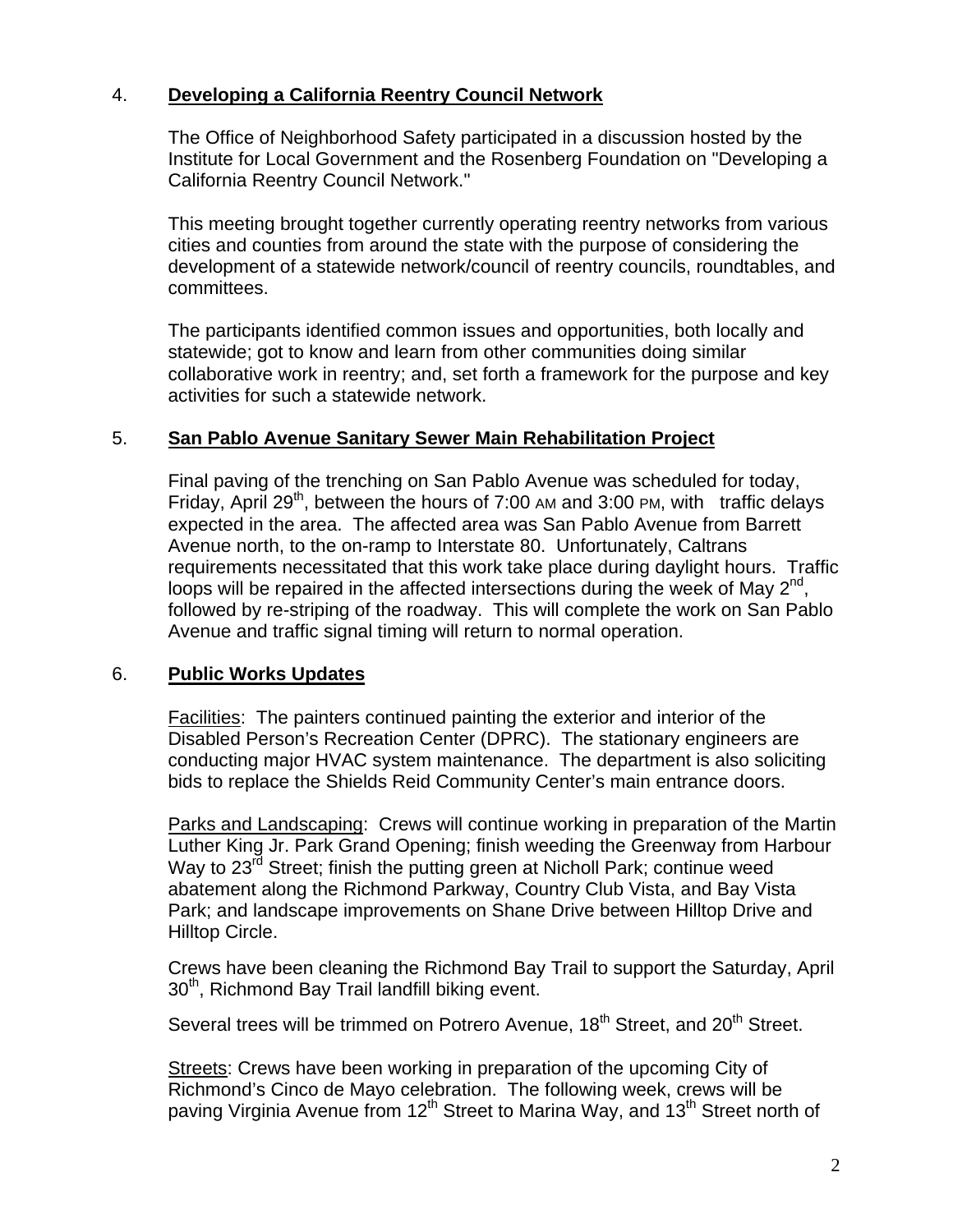Cutting Boulevard, in preparation of the Martin Luther King Jr. Park Grand Opening.

## 7. **Compost and Plant Giveaway Recap**

On Saturday, April 23<sup>rd</sup>, more than 300 community members picked up fresh compost made from the food scraps that residents put into their green carts for composting. Residents also received a free plant from Sunnyside Organic Seedlings and Richmond Rivets, picked up an energy- efficient light bulb or lamp from Rising Sun Energy Center, and learned from the compost gurus from Communities United Restoring Mother Earth (CURME). The City of Richmond is proud to provide compost to its residents in a sustainable cycle where food scraps are collected from residents, processed in Richmond, and go back to Richmond yards and gardens.



[Compost Giveaway Video](http://www.youtube.com/richmondenvironment#p/a/u/0/iNkTck7Ocyk) by Karina Guadalupe and Min Lee, New American Media.

View the [Event Photos.](http://www.flickr.com/photos/richmondenvironment/sets/72157626577589442/with/5655300092/)

A special thank you to Sunnyside Organic Seedlings, Richmond Rivets, National Park Service, Contra Costa Interfaith Supporting Community Organization (CCISCO), Rising Sun Energy Center, Communities United Restoring Mother Earth (CURME), Community Energy Services Corporation (CESC), RecycleMore, Brookside Community Health Center, New American Media, and Republic Services.